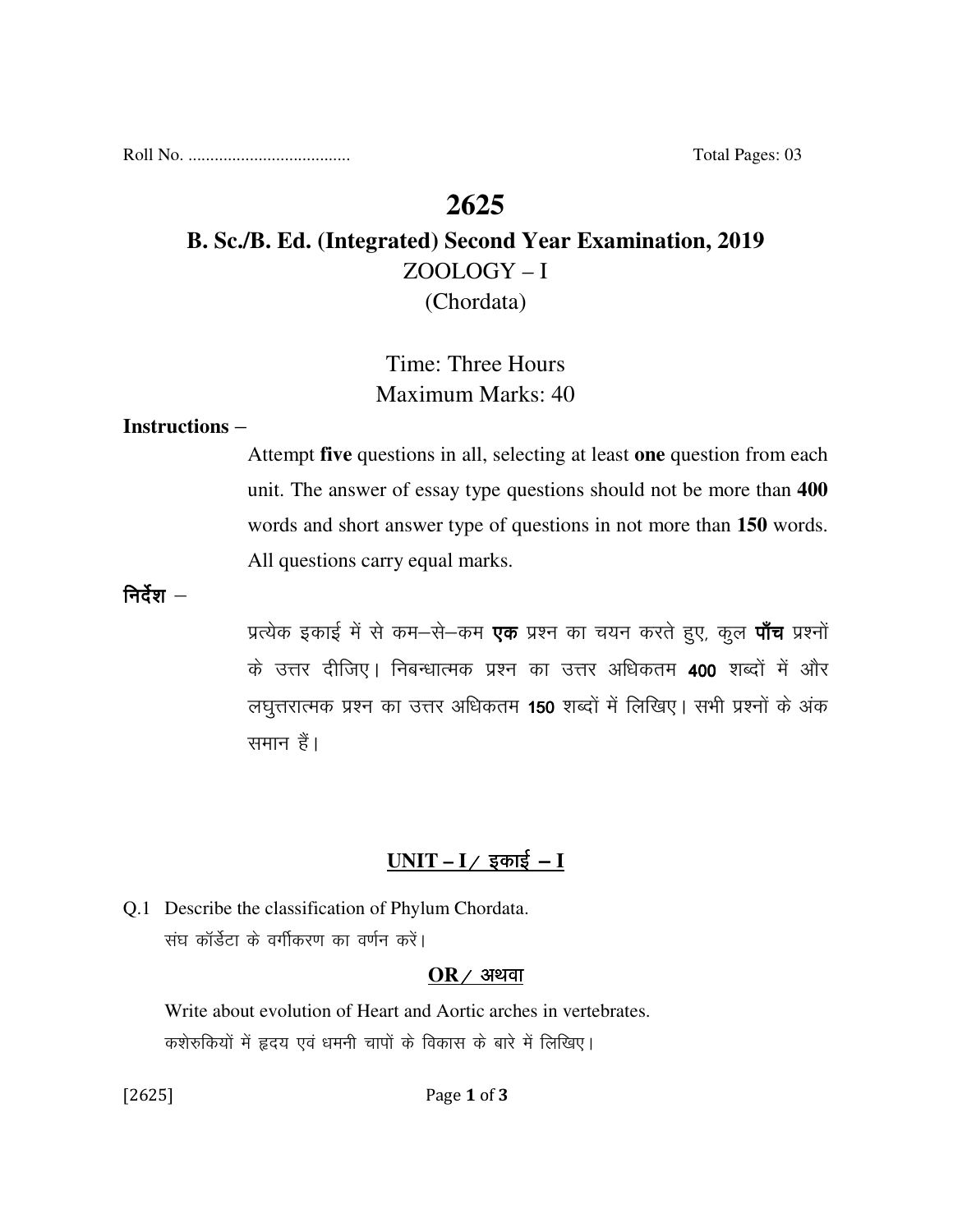### $UNIT - II /$  इकाई – **II**

Q.2 Describe Habit, Habitat and Reproduction in Herdmania. हर्डमानिया की आदत, निवास एवं जनन का वर्णन कीजिये।

#### $OR$  ⁄ अथवा

Write short notes on –

- (a) Affinities of Amphioxus
- (b) Ascidian Tadpole Larva

निम्नलिखित पर संक्षिप्त टिप्पणी लिखिए  $-$ 

- (a) एम्फिऑक्सस की बन्धुताएँ
- (b) एसिडियन टेडपोल लार्वा

# <u>UNIT – III / इकाई – III</u>

Q.3 Describe External Morphology and Respiratory System of Scoliodon with labelled diagram.

स्कॉलियोडोन के बाह्य आकारिकी एवं श्वसन तंत्र का सचित्र वर्णन कीजिए।

#### $OR$  / अथवा

Write an essay on "Scales and fins of fishes".

मछलियों के शल्क एवं फिन पर निबंध लिखिए।

### $UNIT - IV / \overline{x}$  काई - **IV**

Q.4 Write a detailed note on Poisonous and non – poisonous snakes. विषैले एवं विषहीन सर्पों पर एक विस्तृत टिप्पणी लिखिए।

#### $OR$  अथवा

Write an essay on Parental Care in Amphibia.

उभयचरों में पैतृक रक्षण पर एक निबंध लिखिए।

[2625] **Page 2 of 3**